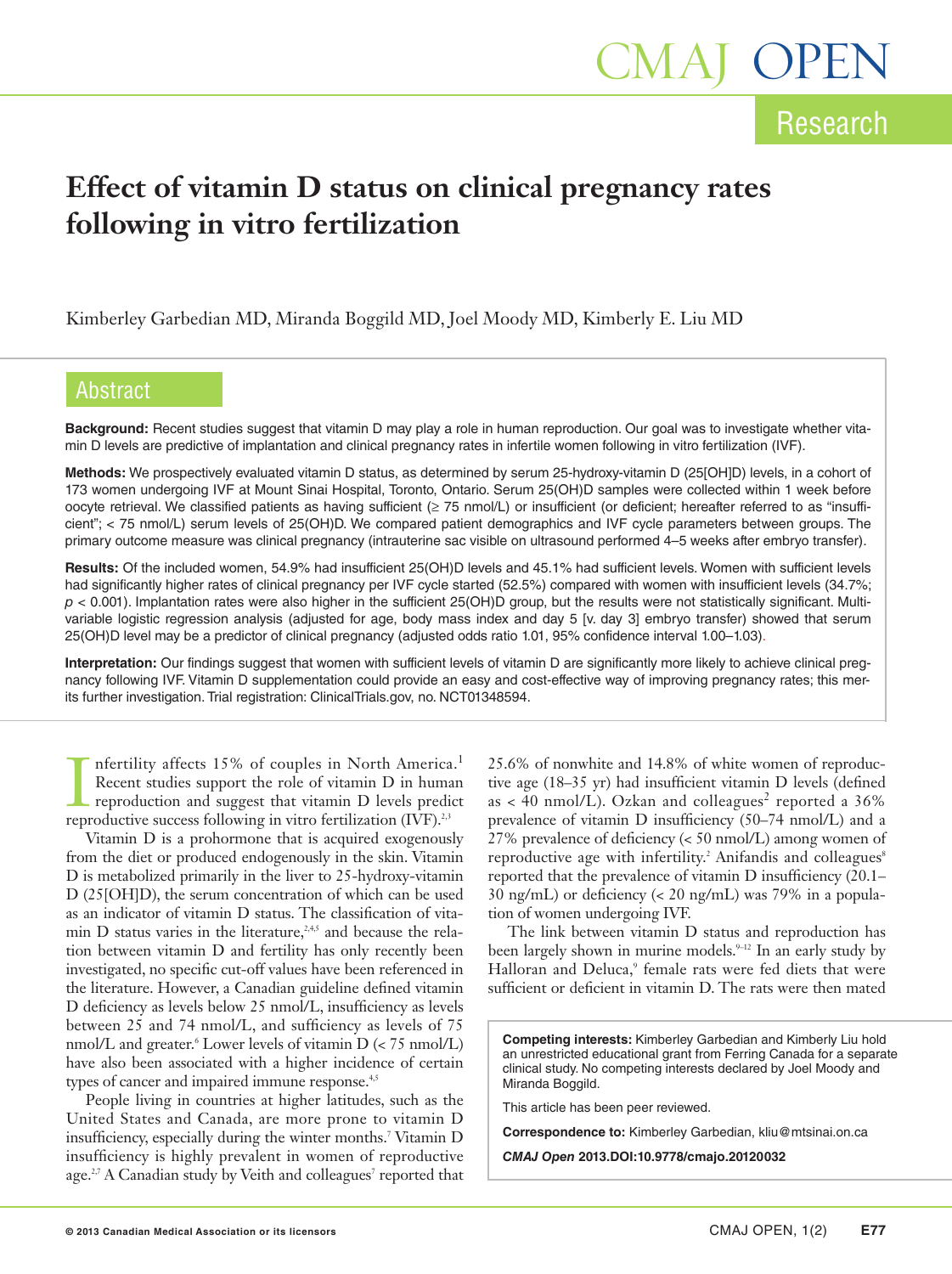# CMAJ OPEN

# Research

and their fertility determined. The authors reported that rats fed the diet deficient in vitamin D had 75% reduced fertility and 30% smaller litter sizes than rats fed the sufficient diet. 9 Hickey and colleagues <sup>10</sup> also found that female rats fed a diet lacking vitamin D before mating had significantly smaller litters than rats fed a diet containing vitamin D.

Further evidence supporting an association between vitamin D and reproduction comes from studies of the vitamin D receptor. 12–14 Vitamin D receptors are found in various reproductive tissues, including ovarian and uterine tissue. 12,13,15 Studies by Yoshizawa and colleagues<sup>12</sup> observed normal growth and development before weaning (analogous to human puberty) in mice lacking the vitamin D receptor; however, after weaning, these mice failed to thrive and were infertile. Vitamin D has also been shown to regulate expression of the *HOX* gene in the uterus. 13,14 Vitamin D and the transcription factors produced from the *HOX* genes, specifically HOXA10/11, are hypothesized to function as part of the endocrine signal-transduction pathway, regulating endometrial development in preparation for implantation. 13,14

Previous studies have examined the effect of vitamin D deficiency on reproductive success following IVF in humans. 2,3,8,16 Ozkan and colleagues <sup>2</sup> performed a prospective cohort study that measured the level of 25(OH)D in the follicular fluid of 84 women undergoing IVF. They found that women with higher levels of vitamin D in their follicular fluid were significantly more likely to achieve implantation and clinical pregnancy following IVF. <sup>2</sup> A subsequent retrospective analysis of vitamin D levels in oocyte donor and recipient cycles (i.e., the recipient receives an embryo derived from an oocyte donor), by Rudick and colleagues 3 also found that vitamin D insufficiency in the oocyte recipients was associated with lower rates of clinical pregnancy. Conversely, a small prospective study by Aleyasin and colleagues<sup>16</sup> did not find a significant difference in biochemical (i.e., very early pregnancy loss) or clinical pregnancy rates across tertiles of follicular fluid 25(OH)D levels.<sup>16</sup> A prospective cohort study by Anifandis and colleagues <sup>8</sup> suggested that higher 25(OH)D levels, combined with decreased glucose levels, in follicular fluid may have a negative impact on the success of IVF. In this study, the rate of clinical pregnancy was 32.3% in the 25(OH)D deficient group (< 20 ng/mL), 32.7% in the insufficient group (20.1– 30 ng/mL) and 14.5% in the sufficient group (> 30 ng/mL)  $(p = 0.047)$ .

In the current study, our goal was to determine whether serum vitamin D levels are predictive of IVF outcomes among infertile women. Our main objective was to investigate whether vitamin D deficiency is associated with lower rates of clinical pregnancy after IVF.

## **Methods**

### **Study design**

We prospectively evaluated vitamin D status, as determined by serum 25(OH)D levels, in a cohort of women undergoing IVF at Mount Sinai Hospital between April 2011 and

November 2011. The study was approved by our institution's research ethics board, and informed written consent was obtained from all participants. This study was conducted at an academic hospital-based fertility centre.

## **Patients**

Women undergoing IVF for any indication were eligible for inclusion in this study. Women who met the following criteria were included: aged 18–41 years, follicle-stimulating hormone level 12 IU/L or lower (baseline level, cycle day 3) and able to provide informed consent. We excluded third-party reproduction cycles (i.e., using donor oocytes or a gestational carrier), those with known uncorrected congenital or acquired uterine anomalies, and those who were unable to provide informed consent (e.g., language barrier).

Demographic data and IVF cycle data for each included patient were obtained via chart review.

## **IVF cycles**

The included patients underwent IVF cycles as per standard clinical care. Standard agonist (long luteal and microdose flare) protocols and antagonist IVF protocols were used. The agonist protocols used buserelin acetate (Suprefact, Sanofi Aventis; subcutaneous) starting in the midluteal phase at a dose of 0.5 mg/d for long protocols or at the start of the cycle for microdose flare protocols. The antagonist cycles used cetrolix acetate (Cetrotide, EMD Serono) or ganirelix acetate (Merck), started as per flexible start protocol, when estradiol levels were 2000 pmol/L or higher or the size of the dominant follicle was 14 mm or larger. Recombinant or purified urinary follicle-stimulating hormone, with or without lutenizing hormone or human menopausal gonadotropin, was used for controlled ovarian hyperstimulation; the starting doses were determined before study recruitment based on age, folliclestimulating hormone level in the early follicular phase, and the number of antral follicles. Doses were increased or decreased on an individual basis. Ovarian response was assessed by serial transvaginal ultrasonograpy and by serum lutenizing hormone and estradiol assays.

Serum 25(OH)D samples were collected before oocyte retrieval. Nuclear maturation was triggered with 10 000 IU of human chorionic gonadotropin (Merck) when 3 or more dominant follicles (≥ 17 mm) were achieved. Transvaginal ultrasound-guided oocyte retrieval was performed 36–38 hours following injection of human chorionic gonadotropin. Ultrasound-guided fresh embryo transfer was performed on day 3 or 5 after fertilization. Vaginal micronized progesterone suppositories were used for luteal-phase support and were continued until fetal cardiac activity was documented.

### **Outcomes**

The primary outcome was the clinical pregnancy rate per IVF cycle started among women with sufficient  $(≥ 75$  nmol/L) or insufficient (< 75 nmol/L) vitamin D levels. Clinical pregnancy was defined as an intrauterine sac visible on ultrasound.

The secondary outcomes were prevalence of vitamin D sufficiency, insufficiency and deficiency and the effect of vita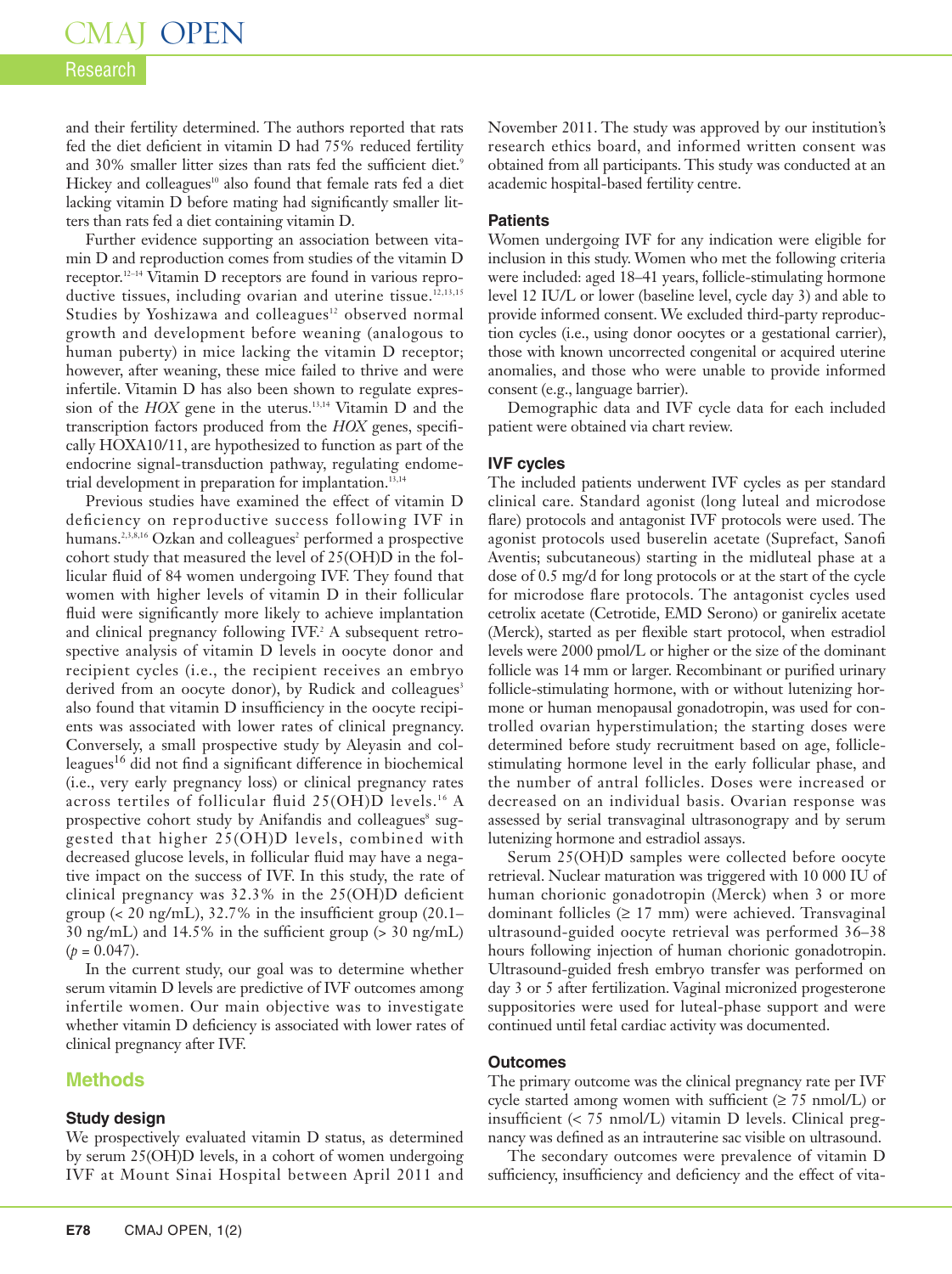min D on IVF cycle parameters (i.e., number of oocytes and implantation rate). Implantation was determined by the presence of a gestational sac, visible by ultrasonography. The implantation rate was calculated as the number of gestational sacs observed by ultrasonography divided by the number of embryos transferred, multiplied by 100.

#### **Statistical analysis**

Patients were classified as having sufficient ( $\geq$  75 nmol/L) or insufficient (< 75 nmol/L) 25(OH)D levels. Continuous variables are reported as mean  $(\pm$  standard deviation [SD]), and categorical variables are reported as percentages. We used  $\chi^2$ and Student *t* tests or Mann–Whitney U tests to analyze categorical and continuous variables, respectively. We used multivariable logistic regression to evaluate the relation between serum 25(OH)D level and implantation and clinical pregnancy after adjustment for parameters known to influence the IVF success (age, body mass index [BMI], day 5 [v. day 3] embryo transfer). (At our institution, embryo transfer is performed on day 5 if there are at least 5–6 good quality embryos present on day 3.) We calculated sample size (*n* = 170) using a power of 0.8, a significance level of 0.05, and a 95% confidence interval (CI).We expected the clinical pregnancy rate to be 40% among women with sufficient vitamin D levels and 20% among women with insufficient levels, based on our institution's clinical pregnancy rates and previous vitamin D IVF studies. 2

All data analyses were performed using IBM SPSS Statistics version 19.0.

### **Results**

We recruited 182 patients, and 173 were included in our analysis.We excluded 9 women because they did not meet our inclusion criteria: 4 women aged greater than 41 years, and 5 women who did not start an IVF cycle. All of the included patients underwent oocyte retrieval, and 162 underwent embryo transfer. Of the 11 patients who did not undergo embryo transfer, 4 women did not have oocytes or embryos of sufficient quality, and 7 had their embryos frozen secondary to ovarian hyperstimulation syndrome (*n* = 3), fertility preservation  $(n = 1)$ , hydrosalpinx  $(n = 1)$ , no sperm available  $(n = 1)$  or inappropriate endometrial lining (*n* = 1). There was no difference in the distribution of these women between insufficient and sufficient groups.

The prevalence of vitamin D deficiency, insufficiency and sufficiency was 1.2%, 53.8% and 45.1%, respectively. In our analyses, we grouped together women with deficient and insufficient 25(OH)D levels (hereafter referred to as "insufficient"). Body mass index was significantly higher among women with insufficient vitamin D levels (mean  $24.8 \pm SD$ 4.7) than among women with sufficient levels (mean  $23.3 \pm$ SD 3.8;  $p = 0.02$ ) (Table 1). The remaining patient characteristics did not differ significantly between groups. Table 2 shows the IVF cycle parameters for women in both groups. Those in the sufficient 25(OH)D group were more like to undergo embryo transfer on day 5 (v. day 3; 71.8%) compared to

women in the insufficient group (58.9%,  $p = 0.054$ ). There was no difference in the number of oocytes retrieved, the percentage of cycles in which intracytoplasmic sperm injection was performed and number of embryos transferred.

We found a higher clinical pregnancy rate per IVF cycle started among women with sufficient 25(OH)D levels (52.5%) than among women with insufficient levels (34.7%; *p* < 0.001) (Table 2). We also observed a higher clinical pregnancy rate per embryo transfer performed among women in the sufficient group than among women in the insufficient group (54.7% v. 37.9%,  $p < 0.001$ ). Although the implantation rate was higher in the sufficient group (34.5%) than in the insufficient group (25.6%), this difference was not statistically significant ( $p = 0.6$ ).

Multivariable logistic regression analysis (adjusted for age, BMI and day 5 [v. day 3] embryo transfer) showed that serum 25(OH)D level was an independent predictor of clinical pregnancy  $(p = 0.046;$  Table 3). Increasing clinical pregnancy rates were observed across serum 25(OH)D tertiles (data not shown).

| <b>Table 1:</b> Characteristics of 173 women undergoing in vitro |  |
|------------------------------------------------------------------|--|
| fertilization, by vitamin D status                               |  |

|                                                                    | Vitamin D status.<br>mean $(\pm SD)^*$   |                        |          |  |  |
|--------------------------------------------------------------------|------------------------------------------|------------------------|----------|--|--|
| Characteristic                                                     | Insufficient<br>or deficient<br>$n = 95$ | Sufficient<br>$n = 78$ | p valuet |  |  |
| 25-Hydroxy-vitamin D,<br>nmol/L                                    | $54.5 \pm 14.0$                          | $95.5 \pm 17.8$        | < 0.001  |  |  |
| Age, yr                                                            | $34.6 \pm 4.0$                           | $34.4 \pm 3.9$         | 0.8      |  |  |
| Ethnic background, no. (%)                                         |                                          |                        | 0.3      |  |  |
| White                                                              | 56 (58.9)                                | 58 (74.4)              |          |  |  |
| <b>Black</b>                                                       | (3.2)<br>З                               | (1.3)<br>1.            |          |  |  |
| Other                                                              | 36 (37.9)                                | 19 (24.4)              |          |  |  |
| Body mass index                                                    | $24.8 \pm 4.7$                           | $23.3 \pm 3.8$         | 0.02     |  |  |
| Gravidity                                                          | $0.8 \pm 1.1$                            | $0.9 \pm 1.3$          | 0.6      |  |  |
| Parity                                                             | $0.2 \pm 0.5$                            | $0.3 \pm 0.6$          | 0.5      |  |  |
| Duration of infertility, mo                                        | $20.7 \pm 15.1$                          | $17.5 \pm 12.3$        | 0.1      |  |  |
| Follicle-stimulating<br>hormone, baseline, IU/L                    | $6.4 \pm 1.9$                            | $6.8 \pm 2.3$          | 0.9      |  |  |
| Antral follicle count.<br>baseline, no. of follicles               | $15.9 \pm 8.4$                           | $17.7 \pm 10.3$        | 0.2      |  |  |
| Previous IVF cycles, no.                                           | $0.7 \pm 1.0$                            | $0.6 \pm 1.0$          | 0.4      |  |  |
| Season in which IVF<br>cycle was performed,<br>no. (%) of patients |                                          |                        | 0.8      |  |  |
| Spring                                                             | 50 (52.6)                                | 41 (52.6)              |          |  |  |
| Summer                                                             | 31 (32.6)                                | 28 (35.9)              |          |  |  |
| Fall                                                               | 14 (14.7)                                | 9(11.5)                |          |  |  |
| Note: IVF = in vitro fertilization, $SD =$ standard deviation.     |                                          |                        |          |  |  |

\*Unless otherwise stated.

†χ<sup>2</sup> (categorical) and Student t or Mann–Whitney U (continuous) test; statistically significant, *p* < 0.05.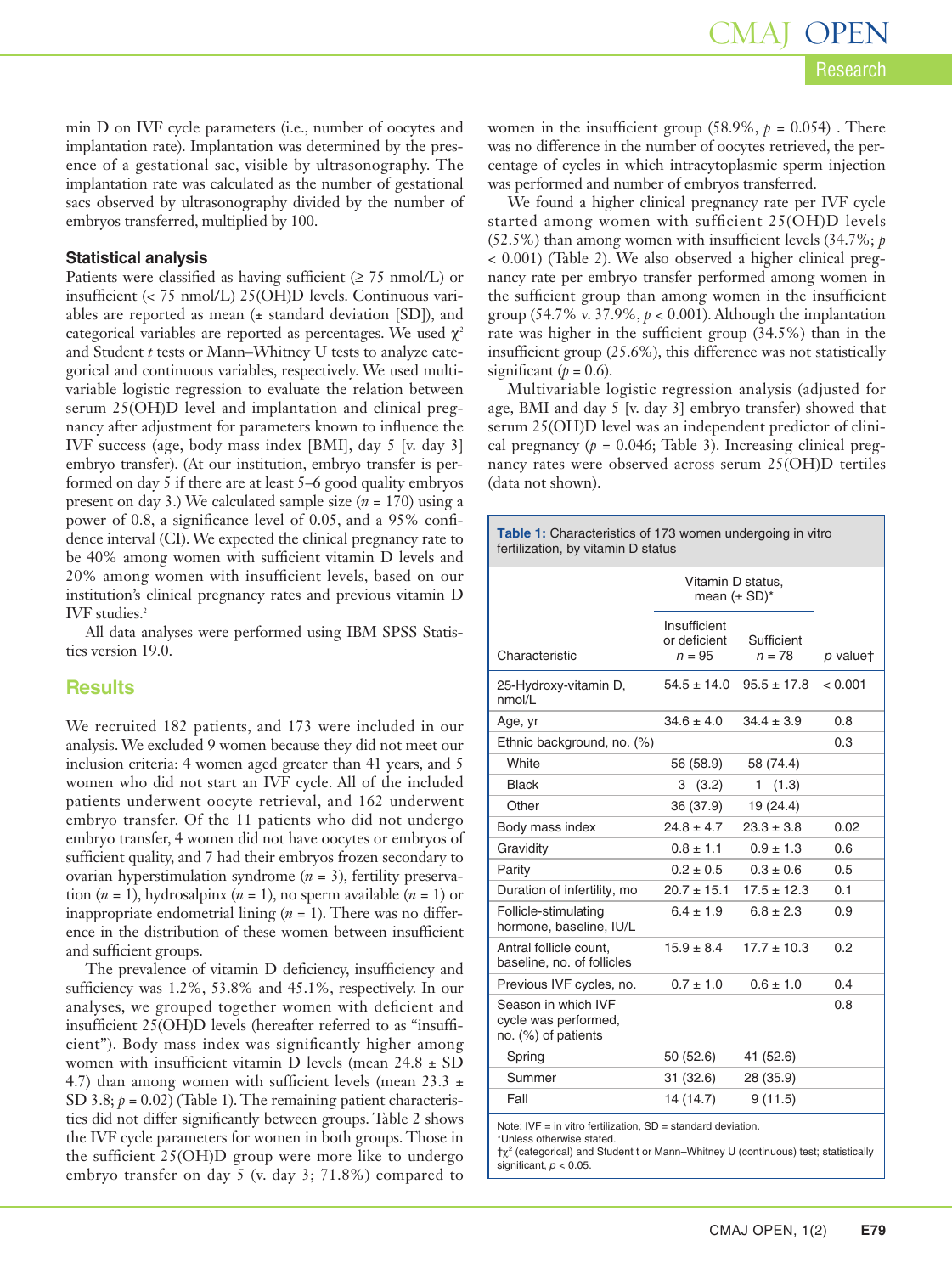# Research

# **Interpretation**

We found that the serum level of 25(OH)D, as a marker of vitamin D level, may be a predictor of IVF pregnancy among women undergoing treatment for infertility. Women in our cohort with sufficient vitamin D levels had significantly higher rates of clinical pregnancy following IVF compared with women with insufficient or deficient levels. This finding is clinically significant and may hold potential therapeutic implications because 54.9% of women in our study had insufficient or deficient levels.

The prevalence of vitamin D deficiency (< 25 nmol/L), insufficiency (25–74 nmol/L) and sufficiency ( $\geq$  75 nmol/L) in our population was 1.2%, 53.8% and 45.1%, respectively. These findings are similar to those previously reported in a North American cohort of reproductive-age women. <sup>7</sup> The study by Ozkan and colleagues, <sup>2</sup> which included women of reproductive age with infertility, found a slightly higher preva-

| Table 2: In vitro fertilization cycle parameters for 173 women, by vitamin D status                                                                                                                                               |                                            |                        |            |  |  |
|-----------------------------------------------------------------------------------------------------------------------------------------------------------------------------------------------------------------------------------|--------------------------------------------|------------------------|------------|--|--|
|                                                                                                                                                                                                                                   | Vitamin D status, no. (%) or mean $\pm$ SD |                        |            |  |  |
| Characteristic                                                                                                                                                                                                                    | Insufficient or deficient<br>$n = 95$      | Sufficient<br>$n = 78$ | $p$ value* |  |  |
| IVF protocol, no. $(\%)$                                                                                                                                                                                                          |                                            |                        | 0.08       |  |  |
| Long                                                                                                                                                                                                                              | 29(30.5)                                   | 34 (43.6)              |            |  |  |
| Antagonist                                                                                                                                                                                                                        | 64 (67.4)                                  | 40 (51.3)              |            |  |  |
| Flare                                                                                                                                                                                                                             | 2(2.1)                                     | 4(5.1)                 |            |  |  |
| Day of hCG injection                                                                                                                                                                                                              | $12.1 \pm 1.3$                             | $11.9 \pm 1.4$         | 0.4        |  |  |
| Gonadotropin dose, IU                                                                                                                                                                                                             | $2602.8 \pm 1287.3$                        | $2547.1 \pm 1330.3$    | 0.8        |  |  |
| Follicle diameter > 14 mm, no.                                                                                                                                                                                                    | $11.9 \pm 6.5$                             | $11.7 \pm 5.8$         | 0.8        |  |  |
| Estradiol level on the day of hCG administration, pmol/L                                                                                                                                                                          | $8556.7 \pm 6187.3$                        | $9776.15 \pm 5902.6$   | 0.2        |  |  |
| Endometrial thickness on the day of hCG administration, cm                                                                                                                                                                        | $1.0 \pm 1.6$                              | $1.0 \pm 0.2$          | 0.5        |  |  |
| Oocytes retrieved, no.                                                                                                                                                                                                            | $12.6 \pm 7.4$                             | $12.7 \pm 6.6$         | 0.9        |  |  |
| Intracytoplasmic sperm injection, no. (%)                                                                                                                                                                                         | 74 (77.9)                                  | 63 (80.8)              | 0.4        |  |  |
| Embryos transferred, no.                                                                                                                                                                                                          | $1.8 \pm 1.0$                              | $1.8 \pm 0.9$          | 0.9        |  |  |
| Day of embryo transfer, no. (%)                                                                                                                                                                                                   |                                            |                        |            |  |  |
| Day 3                                                                                                                                                                                                                             | 31(32.6)                                   | 19(24.4)               | 0.2        |  |  |
| Day 5                                                                                                                                                                                                                             | 56 (58.9)                                  | 56 (71.8)              | 0.054      |  |  |
| Implantation rate, %                                                                                                                                                                                                              | 25.6                                       | 34.5                   | 0.6        |  |  |
| Clinical pregnancy rate, per cycle start, %                                                                                                                                                                                       | 34.7                                       | 52.5                   | < 0.001    |  |  |
| Clinical pregnancy rate, per embryo transfer, %                                                                                                                                                                                   | 37.9                                       | 54.7                   | < 0.001    |  |  |
| Note: $hCG = human chorionic qonadotropin$ , $IVF = in vitro fertilization$ , $SD = standard deviation$ .<br>$\gamma^2$ (categorical) and Students t or Mann–Whitney U (continuous) test; statistically significant, $p < 0.05$ . |                                            |                        |            |  |  |

†Follicle-stimulating hormone or human menopausal gonadotropin, depending on protocol.

| Table 3: Predictors of clinical pregnancy among 173 women undergoing in vitro fertilization |                                         |         |                                         |          |  |  |  |
|---------------------------------------------------------------------------------------------|-----------------------------------------|---------|-----------------------------------------|----------|--|--|--|
|                                                                                             | Crude                                   |         | Adjusted                                |          |  |  |  |
| Variable                                                                                    | Odds ratio<br>(95% confidence interval) | p value | Odds ratio<br>(95% confidence interval) | p valuet |  |  |  |
| Age, yr                                                                                     | $0.96(0.89 - 1.04)$                     | 0.3     | $0.98(0.90 - 1.07)$                     | 0.7      |  |  |  |
| Body mass index                                                                             | $0.92(0.86 - 1.00)$                     | 0.05    | $0.94(0.87 - 1.01)$                     | 0.1      |  |  |  |
| Day 5 embryos transferred<br>(v. day 3)                                                     | $1.50(0.81 - 2.90)$                     | 0.2     | $1.28(0.61 - 2.77)$                     | 0.5      |  |  |  |
| 25-Hydroxy-vitamin D,<br>mmol/L                                                             | $1.02(1.00 - 1.03)$                     | 0.2     | $1.01(1.00 - 1.03)$                     | 0.046    |  |  |  |
|                                                                                             |                                         |         |                                         |          |  |  |  |

\*Analyses adjusted for age, body mass index, number of day 5 embryos transferred and 25-hydroxy-vitamin D level. †Statistically significant, *p* < 0.05.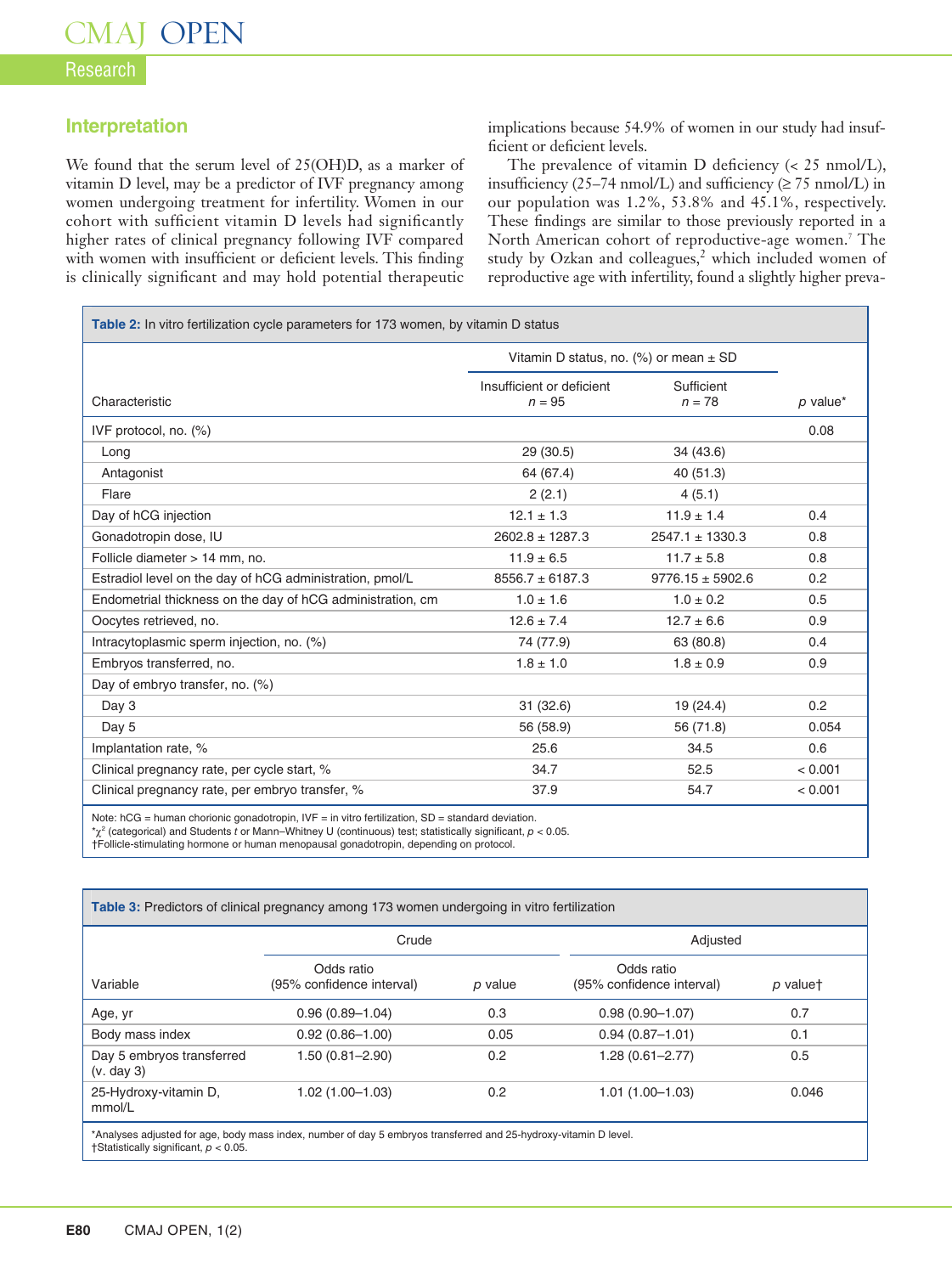lence of vitamin D insufficiency (50–74 nmol/L; 36%) and deficiency (< 50 nmol/L; 27%).There was a very low prevalence of vitamin D deficiency (< 25 nmol/L) in our study (1.2%). This may have been because of a difference in our definition of deficiency, because most women in our study were taking prenatal vitamins (400 IU vitamin D) or because our study did not extend over the winter months. However, the percentage of women with insufficient or deficient levels compared to those with sufficient levels did not significantly differ in the spring, summer or fall months or with respect to ethnic background (Table 1).

Body mass index was significantly higher among women in the insufficient 25(OH)D group (mean 24.8  $[\pm$  SD 4.7]) than among those in the sufficient group  $(23.3 \pm SD \cdot 3.8); p =$ 0.02). This finding is consistent with existing knowledge about vitamin D metabolism and has been reported in the literature. <sup>17</sup> Vitamin D is a fat soluble vitamin, and adipose tissue is hypothesized to act as a reservoir for its storage, thus reducing its bioavailability.<sup>17</sup> Lagunova and colleagues<sup>17</sup> found a significant decrease in serum 25(OH)D levels in women as BMI increased. The prevalence of vitamin D deficiency  $(\leq 50 \text{ nmol/L})$  in their study was highest among women with a BMI of 40 or greater.

The mechanism by which vitamin D affects fertility is unclear. Postulated mechanisms include its effect on ovarian steroidogenesis and implantation. 2,3,8,13,14 We found no significant differences between women in the sufficient and insufficient 25(OH)D groups with respect to IVF cycle parameters including the day of human chorionic gonadotropin injection, gonadotropin dose, estradiol level on the day of human chorionic gonadotropin administration, endometrial thickness, the number of oocytes retrieved, or the number of embryos transferred. Therefore, it is unlikely that the observed difference in clinical pregnancy rates was caused by differences in ovarian steroidogenesis. The implantation rate was nonsignificantly higher among women with sufficient 25(OH)D levels (*p* = 0.6); however, the rate of clinical pregnancy per embryo transfer was significantly higher among women with sufficient levels ( $p < 0.001$ ). One explanation for this finding may be that our study may have been underpowered to detect a difference in the implantation rate. We did find, however, that women with sufficient vitamin D levels were significantly more likely to have a day 5 embryo transfer. At our institution, the decision to transfer an embryo on day 3 versus day 5 is individualized and is based on a number of factors, including the number of good quality embryos. Therefore, the observed difference in the rate of clinical pregnancy between groups may be related to higher embryo quality among women with sufficient 25(OH)D levels. These results are in contrast to those of Anifandis and colleagues, <sup>8</sup> who found a higher clinical pregnancy rate among women with deficient or insufficient 25(OH)D levels in the follicular fluid, suggesting that excess vitamin D in follicular fluid may negatively affect IVF success. In their study, the mean embryo quality score, but not the cumulative embryo score, was significantly lower among women with sufficient vitamin D levels compared with those in the insufficient and deficient groups (*p* = 0.009). <sup>8</sup> Our

prospective study is larger than the previously cited studies of the association between vitamin D and IVF outcomes, and we focused on serum (not follicular fluid) levels of vitamin D. Although BMI and the number of day 5 embryo transfers was significantly different between groups, only serum 25(OH)D level was an independent predictor of clinical pregnancy in our multivariable logistic regression analysis.

#### **Limitations**

This is the largest study in the literature with respect to the relation between vitamin D and infertility in human IVF populations; however, the interpretation is still limited by the sample size. A larger sample size could have perhaps resulted in a smaller *p* value and the 95% CIs may not have included 1. In this study, we focused on serum vitamin D levels and did not measure the level of 25(OH)D in follicular fluid. However, previous studies have shown that the levels in these fluids are highly correlated, <sup>2</sup> and serum levels have greater clinical utility. If embryo quality scores were available, we would have been better able to determine whether endometrial or embryo quality affected implantation and clinical pregnancy rates. Future studies should focus on determining the mechanism by which vitamin D affects clinical pregnancy, and they should include measures of embryo quality, implantation and uterine receptivity. Studies should also be undertaken to investigate whether vitamin D supplementation can improve the rates of pregnancy following IVF.

#### **Conclusion**

Our findings suggest that women with sufficient levels of vitamin D are significantly more likely than those with insufficient levels to achieve clinical pregnancy following IVF. Vitamin D supplementation may be an easy and cost-effective way of improving pregnancy rates and merits further investigation. There was a high prevalence of vitamin D insufficiency or deficiency in our study population. Therefore, it may be beneficial to determine vitamin D status as part of routine infertility assessment and before artificial reproductive treatment, especially in women with higher BMI.

#### **References**

- 1. Fritz MA, Speroff L. *Clinical gynecologic endocrinology and infertility*. 8th ed. Philadel-phia (PA):Wolters Kluwer Health/LippincottWilliams &Wilkins; 2011:1137.
- 2. Ozkan S, Jindal SD, Greenseid K, et al. Replete vitamin D stores predict reproductive success following in vitro fertilization. *Fertil Steril* 2010;94:1314-9.
- 3. Rudick B, Ingles SA, Stanczyk K, et al. The role of vitamin D levels on IVF outcomes in donor-recipient cycles. *Fertil Steril* 2011;95:S8.
- 4. Holick MF. Vitamin D deficiency. *N Engl J Med* 2007;357:266-81.
- Bikle DD. Vitamin D: newly discovered actions require reconsideration of physiological requirements. *Trends Endocrinol Metab* 2010;21:375-84.
- 6. Hanley DA, Cranney A, Jones G, et al. Vitamin D in adult health and disease: a review and guideline statement from Osteoporosis Canada. *CMAJ* 2010;182: E610-18.
- 7. Vieth R, Cole DE, Hawker GA, et al. Wintertime vitamin D insufficiency is common in young Canadian women, and their vitamin D intake does not prevent it. Eur J Clin Nutr 2001;55:1091-7.
- 8. Anifandis GM, Dafopoulos K. Messini et al. Prognostic value of follicular fluid 25- OH vitamin D and glucose levels in the IVF outcome. *Repro Biol Endo* 2010;8:91.
- 9. Halloran BP, Deluca HF. Effect of vitamin D deficiency on fertility and reproductive capacity in the female rat. *J Nutr* 1980;110:1573-80.
- 10. Hickie JP, Lavigne DM,Woodward WD. Reduced fecundity of vitamin D deficient rats. *Comp Biochem Physiol A Comp Physiol* 1983;74:923-5.
- 11. Kwiecinski GG, Petrie GI, DeLuca HF. 1,25-Dihydroxyvitamin D3 restores fertility of vitamin D-deficient female rats. *Am J Physiol* 1989;256:E483-7.